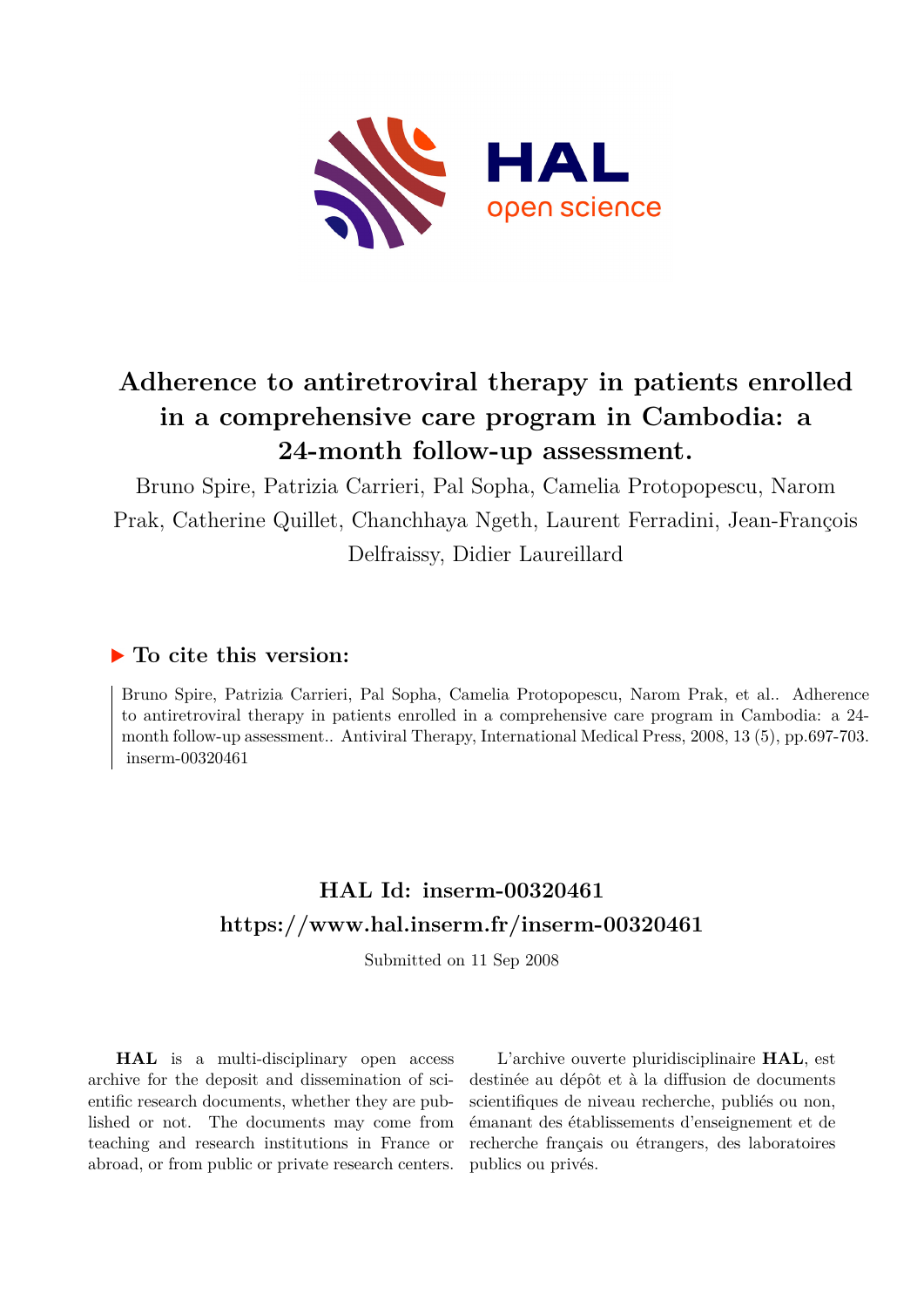# **Adherence to antiretroviral therapy in patients enrolled in a comprehensive care program in Cambodia: a 24-month follow-up assessment**

**Antivir Ther, in press** 

Bruno Spire<sup>1\*</sup>, Patrizia Carrieri<sup>1</sup>, Pal Sopha<sup>2-3</sup>, Camelia Protopopescu<sup>1</sup>, Narom Prak<sup>2</sup>, Catherine Quillet<sup>3</sup>, Chanchhaya Ngeth<sup>2</sup>, Laurent Ferradini<sup>3-4</sup>, Jean-François **Delfraissy5 , Didier Laureillard3-6**

- 1 :Inserm U379/ORS-PACA, Marseille, France
- 2: Infectious Disease Department, Khmero-Sovietic Friendship Hospital, Phnom Penh, Cambodia
- 3 :Médecins Sans Frontières
- 4 Epicentre, Paris, France
- 5 :Clinical Immunology Department, Bicêtre Hospital, Kremlin Bicêtre, France
- 6 :Immunological Department, Georges Pompidou, European Hospital, Paris France

**Corresponding author** : Bruno SPIRE, INSERM U379/ORS-PACA, 23 rue Stanislas

Torrents, 13006 Marseille, France. Tel : +33 4 96 10 28 77. Fax : +33 4 96 10 28 99.

Email: [spire@marseille.inserm.fr](mailto:spire@marseille.inserm.fr)

 **This is the author's version of a work accepted for publication by** *International Medical Press***. Changes resulting from the publishing process, including peer review, editing and formatting, might not be reflected in this document. A definitive version was published in Antiviral Therapy [13,5], 2008, © 2008** *International Medical Press***]**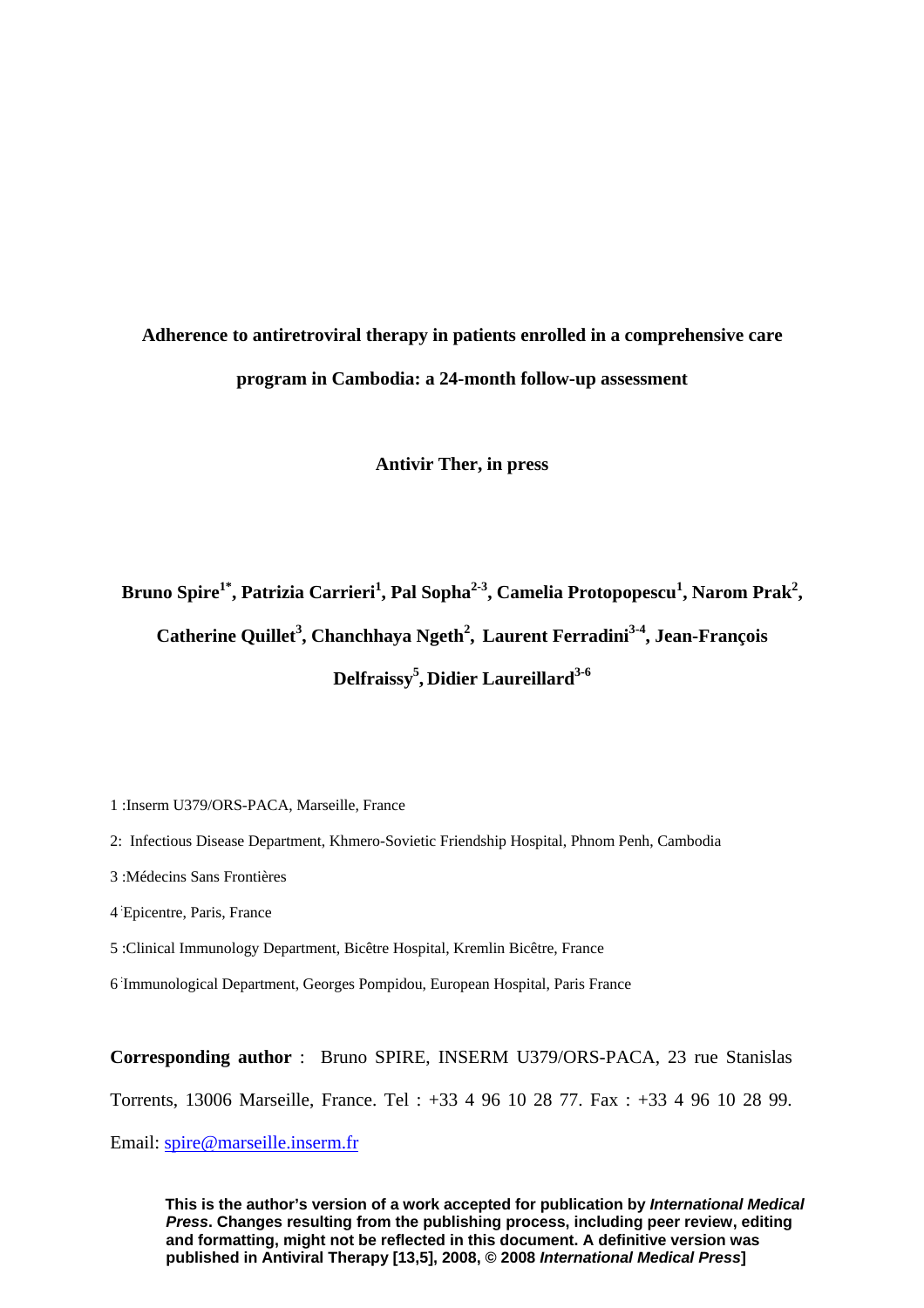#### **ABSTRACT**

**Objectives:**. The long-term maintenance of adherence remains an important issue, especially in limited-resource settings where additional barriers exist. A cross-sectional study was performed 24 months after ART initiation for patients treated in, Cambodia in order to estimate the prevalence of non-adherence and its determinants.

**Methods:** Adults receiving ART for 24*+/-*2 months were considered eligible fore the study. Self-reported non adherence was defined according to an algorithm based on several different items. The questionnaire also included reported ART-related side effects and questions about HIV disclosure in the social network. HIV-1-RNA plasmatic viral load was assessed using real-time PCR. Multivariate rare events logistic regression analysis was used to identify independent factors associated with non-adherence.

**Results:** 346 patients participated in the survey. At 24 months (M24), 80% had a HIV-RNA below 40 copies/ml while 75% had  $CD4^+$  T-cell counts  $\geq$ 200/mm<sup>3</sup>. The proportion of adherent patients at M24 was 95%. Virological success was significantly higher in adherent patients than in non-adherent patients (81% vs. 56%, p=0.021). Living in a rural area, limited HIV disclosure and perception of lipodystrophy were found to be independently associated with non-adherence to ART after two years of treatment.

**Conclusion:** At M24, adherence was high and explained the good virological outcomes. In order to maintain high adherence and long-term virological benefits, special attention is needed for patients with lipodystrophy-related symptoms and those who express difficulties with disclosure to their close family.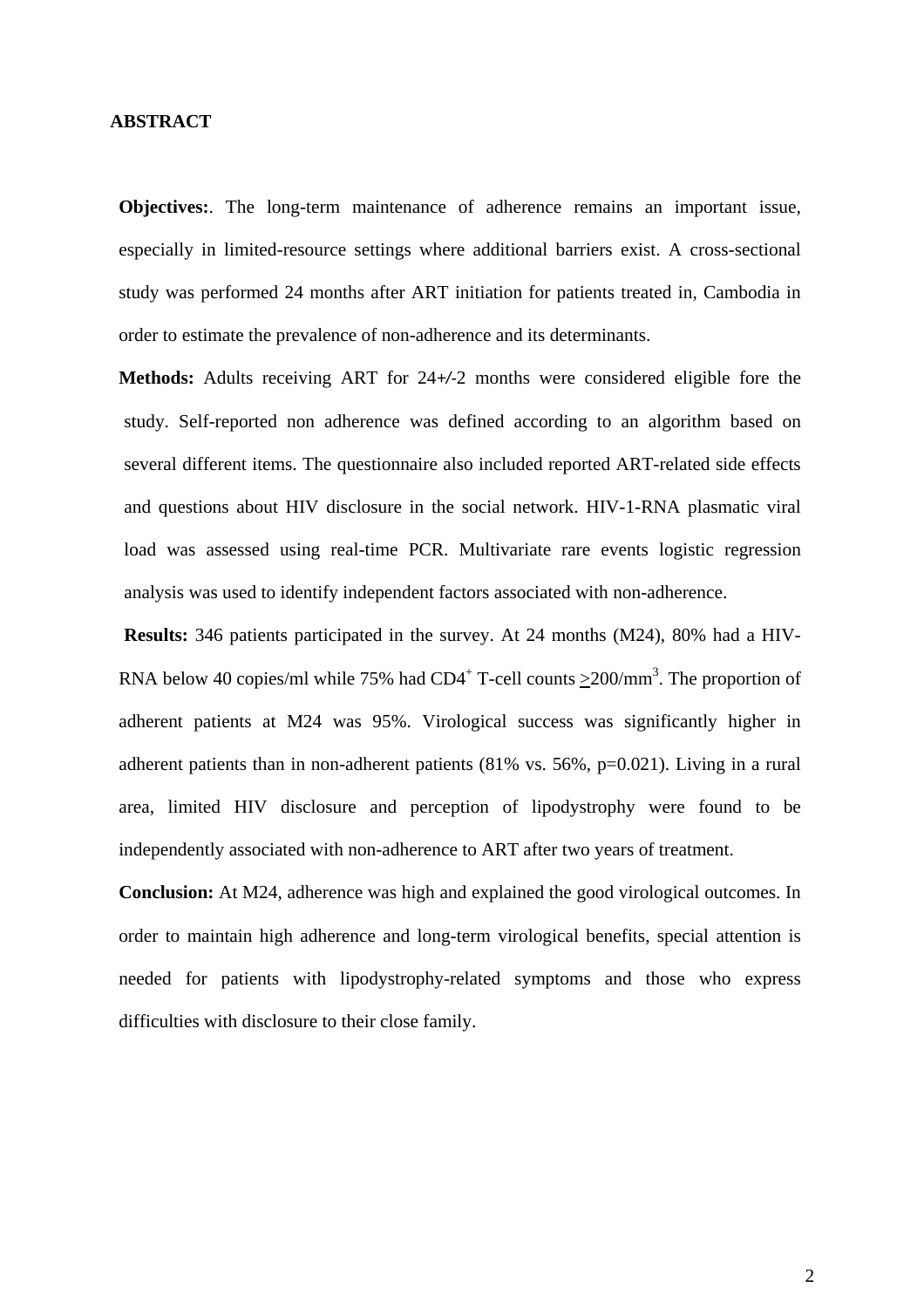#### **Introduction**

African and Asian studies have widely demonstrated the feasibility of access to and efficacy of antiretroviral therapy (ART) in low-resource settings [1-3]. In such settings, data on longterm bio-clinical outcomes for patients on ART are still sparse and this raises the need for long-term longitudinal assessments.

Recent evidence shows that good adherence can be achieved in low-resource settings [4] while maintaining high adherence over time requires specific interventions [5] and this remains one of the greatest challenges in low resource countries [6]. In industrialized countries, especially where access to care is free, the major determinants of non adherence include treatment-related characteristics (mainly expressed by self-reported side effects), social vulnerability, depression, alcohol use or ongoing drug injection [7-12]. However though many barriers to adherence are common to both developed and developing settings, some additional contextual factors can play a major role in developing countries due to difficulty of access and socio-cultural context [4]. One of the greatest public health concerns about adherence is that sub-optimal adherence may lead to the development of drug-resistant viral strains. In addition, as adherence may change substantially over time [13] and as the existence of specific barriers to adherence in these contexts [4], maintaining adherence remains a major challenge in preventing a switch to second line regimens, whose access is still limited in low-resource settings [14].

In industrialized countries, one of the major determinants of non-adherence is self-reported side effects [7, 10]. The aim of the present analysis was to estimate the prevalence of nonadherence in Cambodian patients after two years of ART and to identify whether known factors associated with non adherence in industrialized countries (such as self-reported side effects) are also associated with reduced adherence in this setting.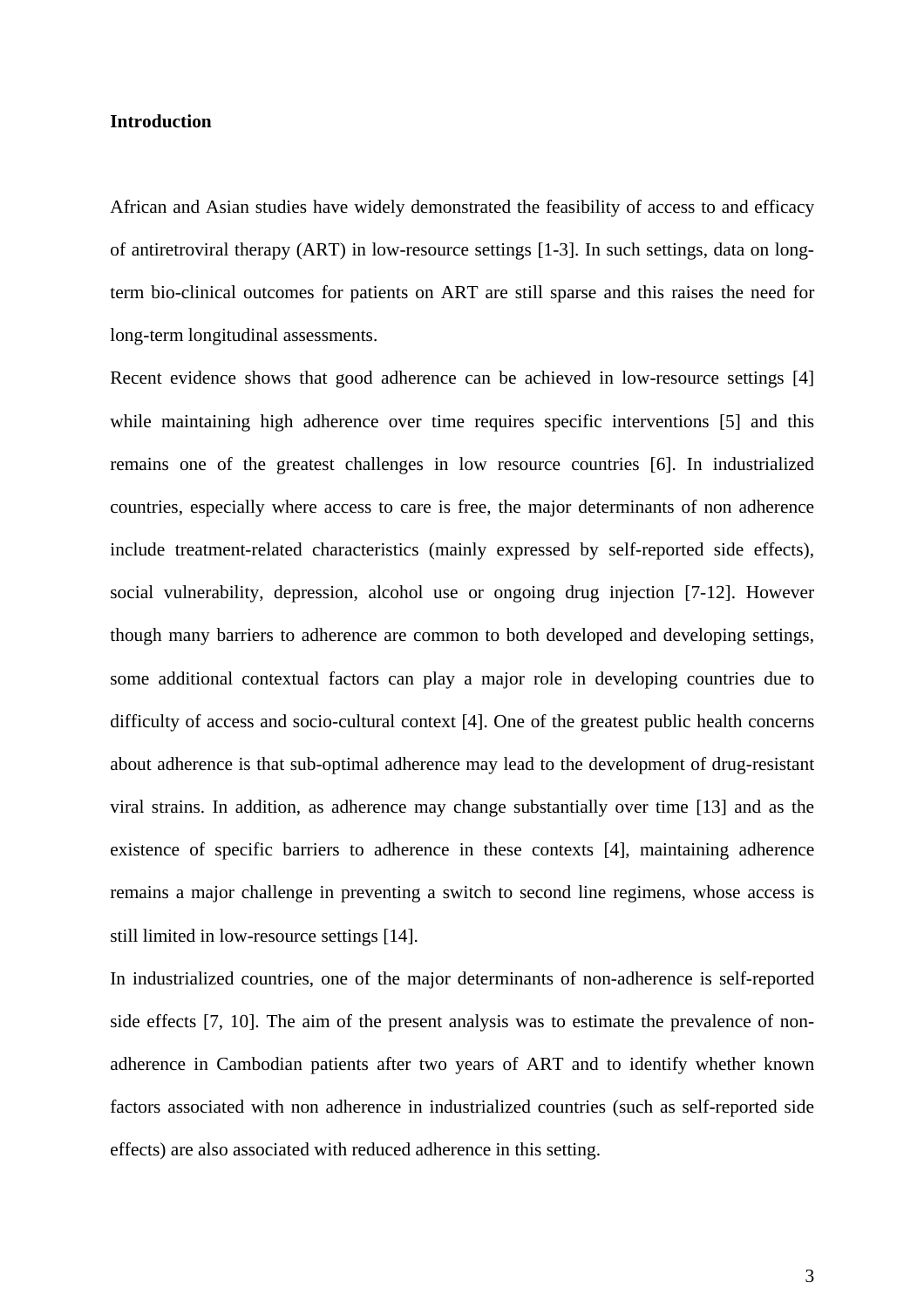#### **Patients and methods**

Médecins sans Frontières (MSF) in collaboration with the Ministry of Health of Cambodia, began a HIV program in 1997 in the infectious disease department in Khmero-Sovietic Friendship hospital in Phnom Penh. Since 2001, ART has been offered free of charge to HIV/AIDS patients *either with previous or current AIDS-defining events or with* other stages when CD4 counts  $\leq 200/\text{mm}^3$  [15]. This project involved 10 physicians, 18 nurses, 4 counselors and 2 pharmacists together with training, patient education, social support and adherence consultations. To improve both the rate of patients returning to the clinic and high adherence, adherence support was performed by Khmer counsellors who were recruited and trained by MSF expatriate expert on treatment information and counselling. Before HAART initiation, patients were asked to follow 3 specific session: session 1 (S1) was organized in groups in order to deliver treatment information; session 2 was based on individual interview in which the counsellor checks patient's understanding of all information received at S1 and focused on patient's social environment to anticipate further adherence difficulties; session 3 occurred the day of HAART initiation and was devoted to discuss patient's plan to take ARV. At each HAART follow-up visit (Day 15, Month 1, M2, M3, M4, M5, M6 then after every two months), patients participated alternatively in peers groups or individual counselling session. Individual counselling sessions were delivered by a counsellor**.** The specificity of this counseling approach is that it explores all of the patient's problems in daily life and not simply his/her capacity to adhere to treatment [16]. The counseling team was trained according to the program used in a previous intervention trial which clearly showed that such an approach had a significant positive impact on HIV viral load [17].. Peers groups were co-chaired by a counsellor and a patient, member of a community-based association (Association of Users of ARV). Perceived non-adherence patients were asked to come more frequently at hospital. In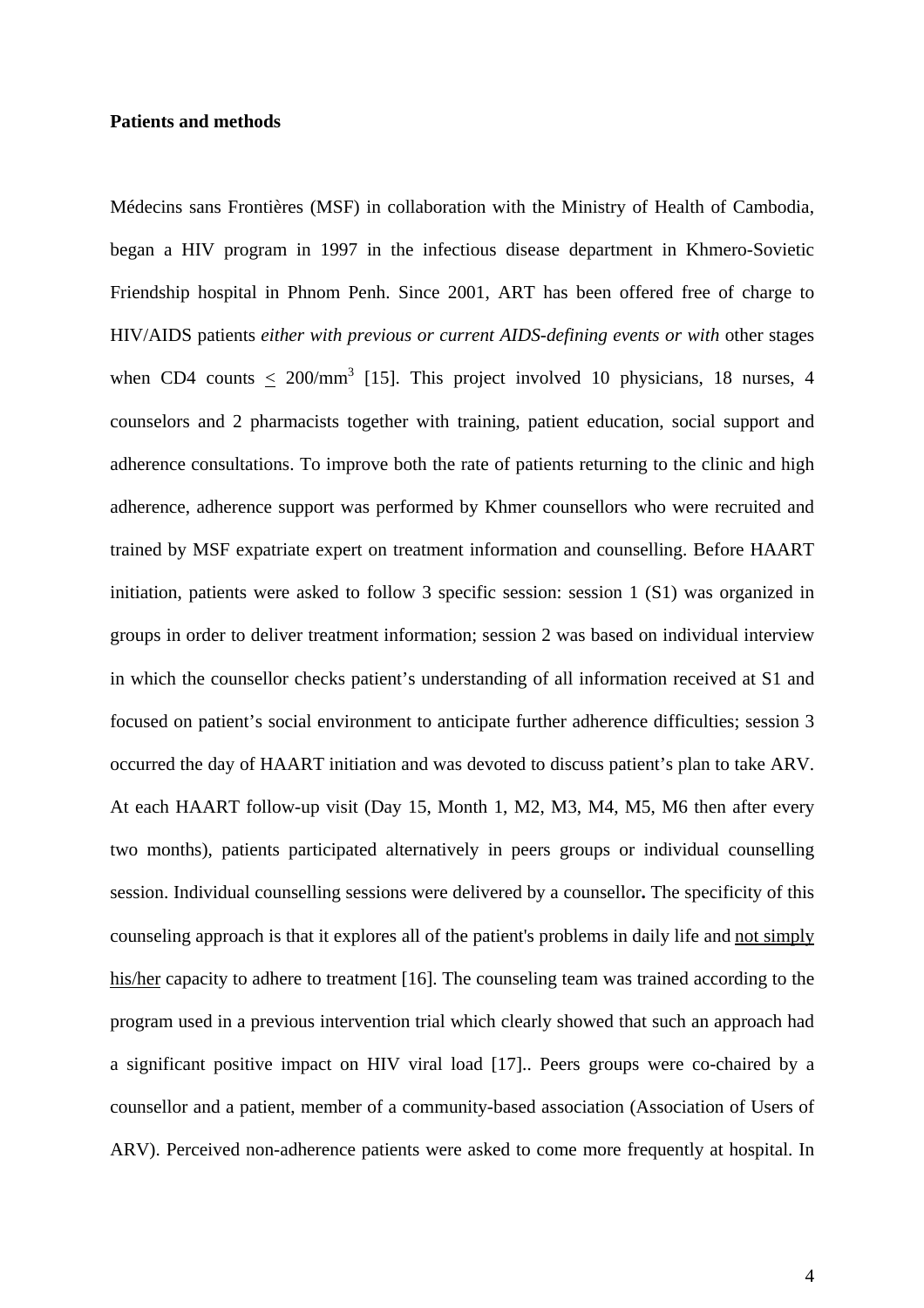addition, patients who skipped any follow-up visit were systematically contacted through phone or home visit by a counsellor.

The initial first line regimen proposed was the association of stavudine, lamivudine and efavirenz. Clinical follow-up included monthly visits for the first 6 months and every 2 months thereafter. CD4 counts were monitored every 6 months but no individual viral load monitoring was available.

A cross-sectional adherence survey of patients who had been receiving ART for 24 (+/-2 months) was carried out between December 2004 and May 2005 in order to both estimate adherence 24 months after ART initiation and to evaluate its determinants. The survey also included psychosocial data collection and viral load determination, this latter being systematically offered to all patients who agreed to participate in the study

#### *Medical data*

For all patients included in the study, information regarding medical background and followup visits were routinely collected at each consultation on standardised forms. Medical data were collected using FUCHIA<sup>®</sup> software (Epicentre, Paris, France). CD4 counts were performed using flow cytometry (Facscount, Beckton Dickinson) at the Institut Pasteur in Cambodia.

#### *Questionnaire*

A face-to-face interview based on a standardized questionnaire translated into Khmer, was administered by an external member of staff. This questionnaire included several questions about patient's adherence to ART in the 4 days or the 4 weeks prior to the interview. Five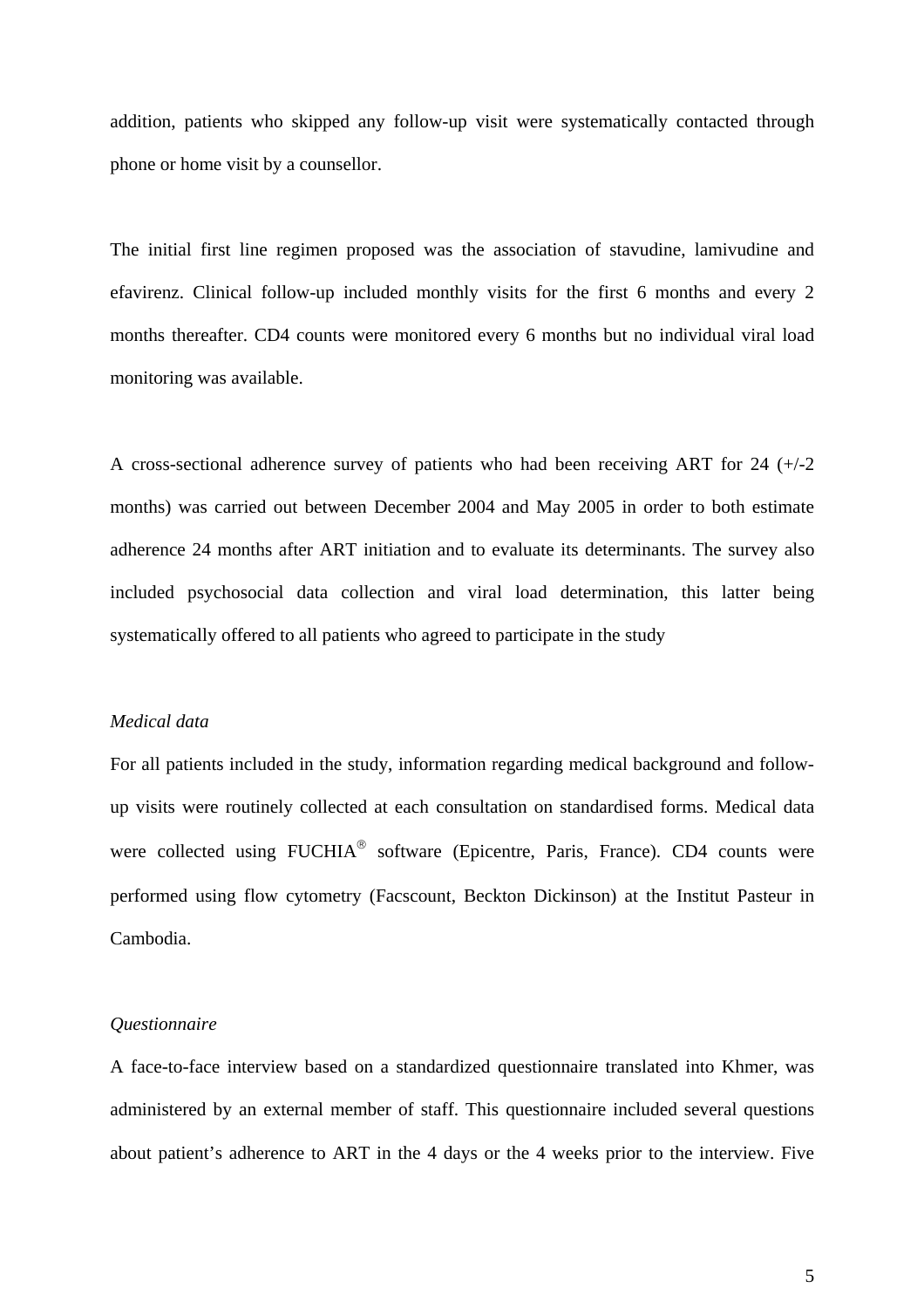questions regarding adherence to HAART were included in all self-administered questionnaires according to the methodology established by the AIDS Clinical Trial Group [18]. Adherence to ART was assessed using a dichotomous score already validated in previous studies [13, 19]. Patients were first asked to list, for each drug included in their HAART regimen the number of pills they had actually taken on each of the 4 days before the visit. Those who reported having taken all of their prescribed doses in the 4 days before the visit were classified as adherent, unless they also reported in subsequent answers that they had skipped a dose during the previous week-end or had 'almost totally' followed their HAART regimen, or had taken all their medication at one time each day, in which case they were classified as non adherent. In addition two visual analog scales (range 1-6) respectively measuring adherence in general and in the last 4 weeks were completed: patients who reported scores <5 were reclassified as non adherent.

The questionnaire also gathered information on the patient's socio-demographics data: gender, age, marital status and place of residence. The number of self-reported side effects was determined using a French version of the symptom index for patients exposed to ART validated by Justice et al. [20] and previously used in other investigations [11, 21, 22]. This version incorporated a 20-item list of symptoms where patients were asked whether they had experienced each listed side effect at least once during the prior 4 weeks. The following symptoms were listed: nausea, abdominal pain, headaches, vomiting, diarrhoea, change in taste, heartburn, muscular pain, fever, fatigue, itching skin, sore mouth, kidney stones, insomnia, sexual dysfunction, hallucinations, bone related problems, nail related problems, hair loss and dry skin.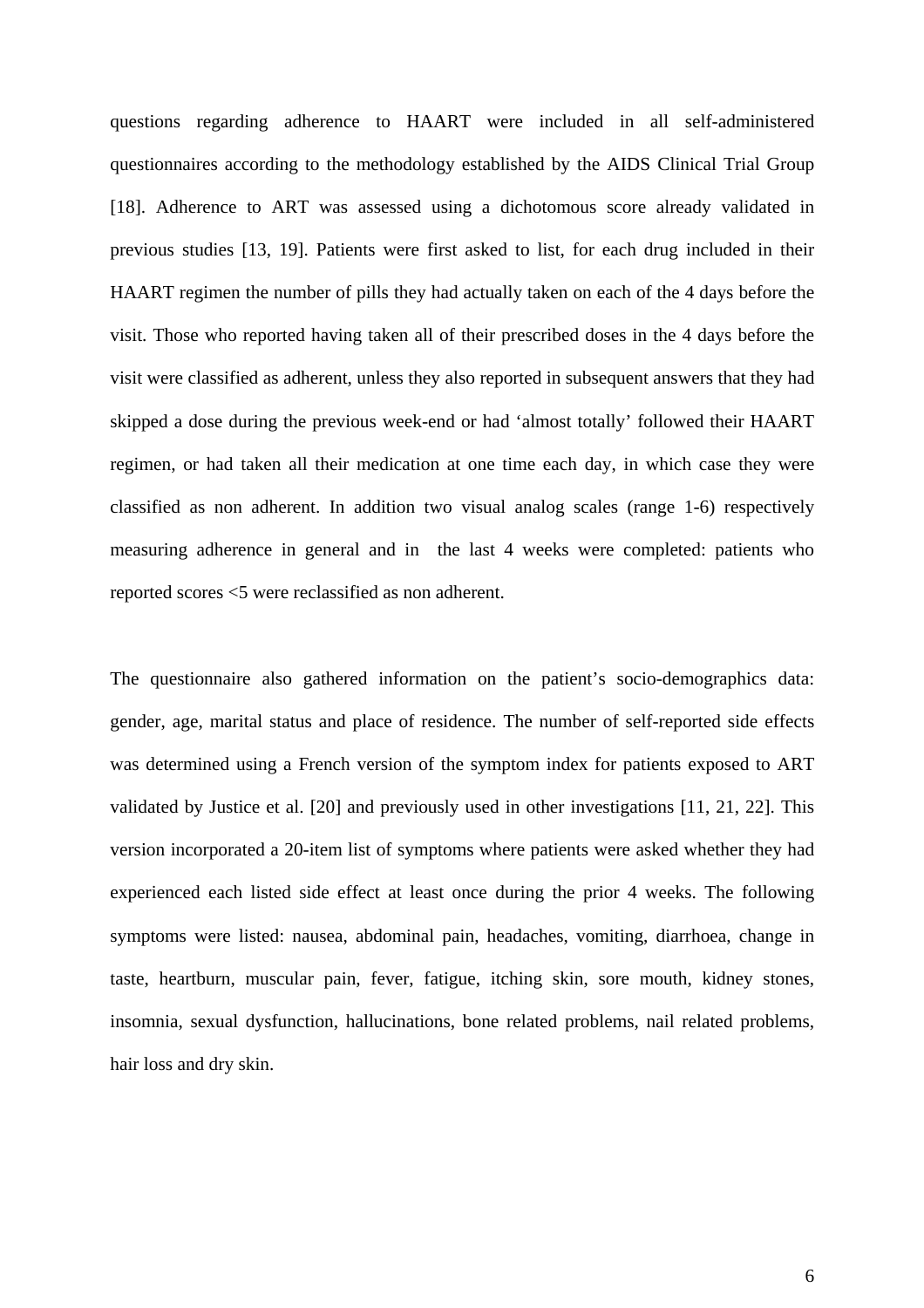In addition 9 symptoms were included to measure perceived lipodystrophy: change in the body shape, larger stomach, larger breasts, slimmer legs, slimmer arms, visible veins on the legs, hollow cheeks, slimmer buttocks, accumulation of fat in the neck [19].

HIV disclosure was assessed by asking patients whether or not they had disclosed their seropositivity and to which persons in their social network. Extended or restricted HIV disclosure was dichotomized based on the fact whether the patient declared to have had informed more or less than 2 family members. Information regarding the patient-physician relationship was also collected using a 5-point Likert scale. The categories used to define the quality of the patient-provider relationship were excellent, very good, good, fair, bad. This information was split into two categories (excellent vs. other) as most individuals reported an excellent or very good relationship with their physician.

#### *HIV viral load determination*

Plasma VL measurements were performed on -80°C frozen samples at the HIV/Hepatitis laboratory, Necker Enfants Malades Hospital (Paris, France), using real-time PCR technology which allows quantification of HIV-1 non-B subtypes including those circulating in Asia [23, 24]. Positive samples from Thailand and Cambodia were studied in parallel with the Cobas Amplicor HIV-1 Monitor v1.5 Test (Roche Diagnostic Systems, Pleasanton, CA) and gave highly correlated results (data not shown).

Virological success was defined as having a HIV RNAcp/ml lower than 40.

#### *Statistical methods*

In order to determine factors associated with non-adherence, univariate and multivariate analyses for rare events were performed. King and Zeng [25] demonstrated that conventional logistic regression underestimates the probability of rare events (such as  $<$  5% of the data or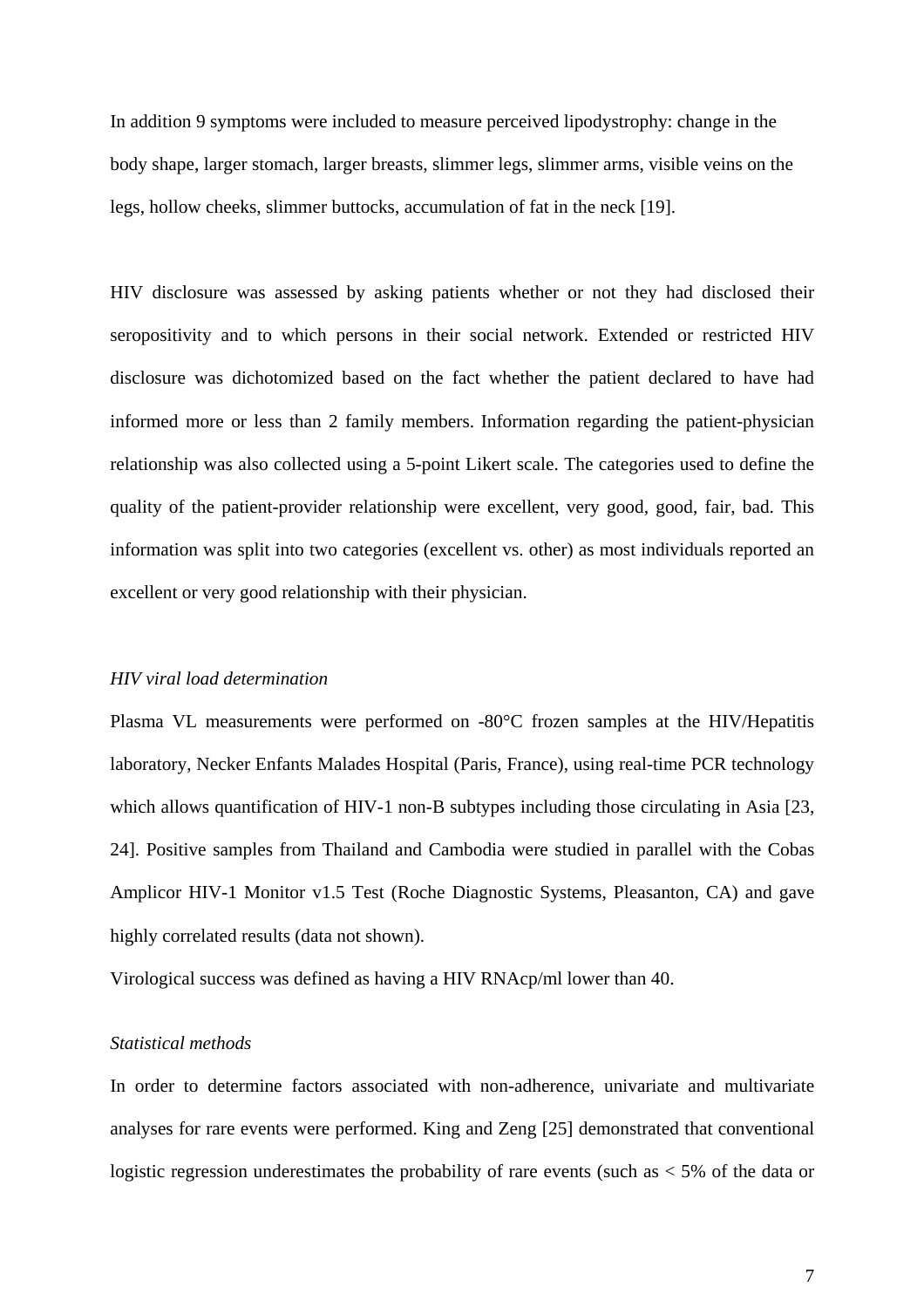so). They developed corrections for the biases occurring in logistic regression when explaining such rare outcomes.

The model is estimated using rare events logistic regression [26] performed with the ReLogit package for Stata [27]. Risk-ratios and their confidence intervals were estimated by stochastic simulation using 3000 replications and the ReLogitq package for Stata [26, 28]. Variables were considered eligible for testing in the multivariate model if their p value was lower than 0.25 in the univariate analyses. The final model was built using a forward procedure based on the log-likelihood ratio test. Stepwise backward and forward procedures were used to evaluate the stability of the pattern of factors independently associated with the outcome.

The association between adherence and virological success was assessed using the Fisher exact test and quantified by computing the risk ratio and its 95% confidence interval as given by the rare events logistic regression.

#### **Results**

As of March 31 2005, 2,048 HIV-infected patients were included in the program and were receiving ART at the hospital. Among them, 416 adults had started ART two years +/- two months before the cross-sectional adherence assessment. Of these 416 patients, 53 patients died, 7 were lost to follow-up and 6 were transferred while the remaining 350 were still on ART at the time of the survey. Three patients refused to participate and one patient arrived too late to be included. A total of 346 patients were therefore included in the study.

Table 1 shows socio-demographic and medical characteristics of the patients included in the analysis. 57.5 % were male and median age was 36 years. Almost all (95.4 %) were ARV treatment naïve at ART initiation, the remaining patients having being previously exposed to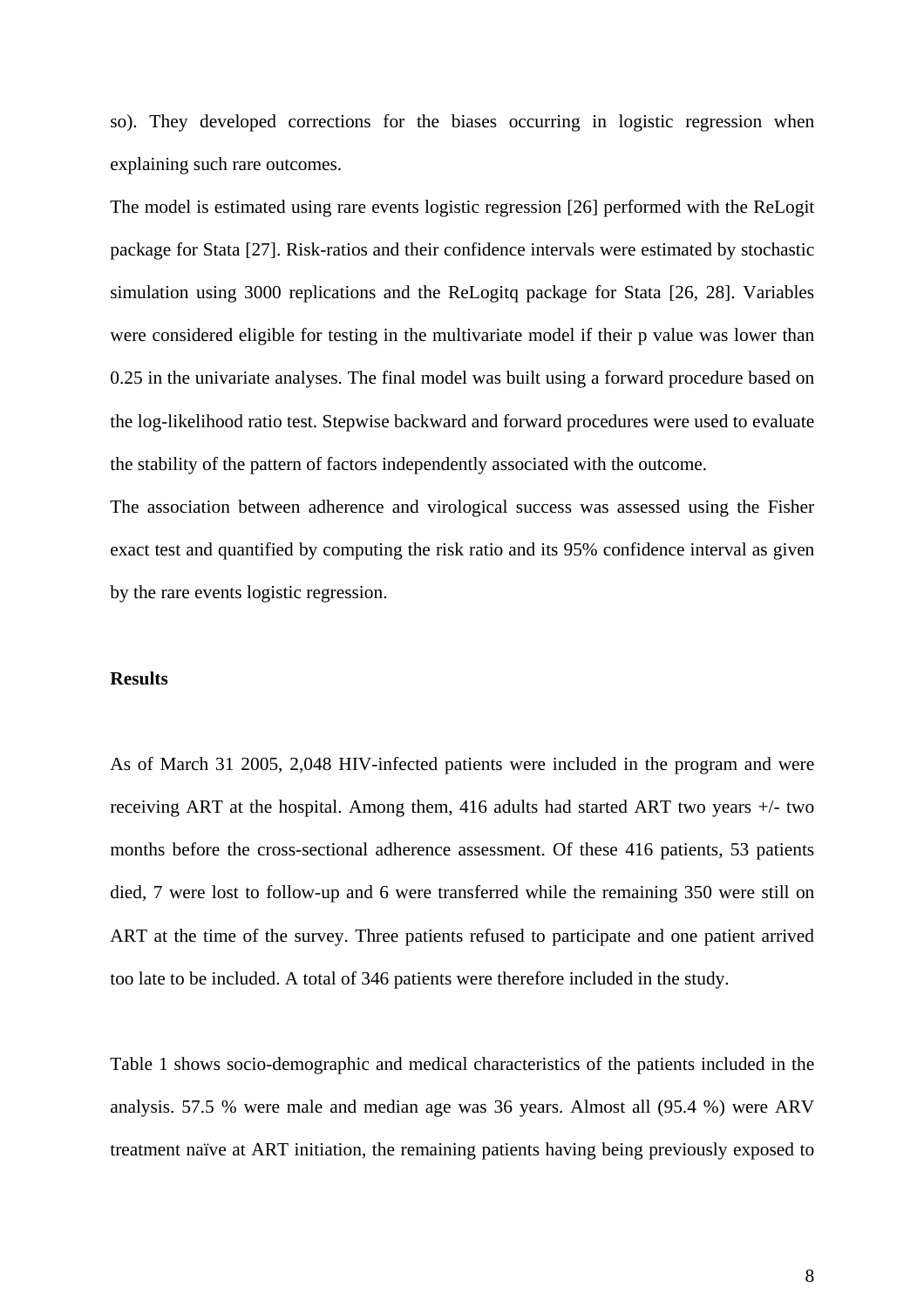mono or dual nucleoside regimens. Most were already at an advanced stage of HIV disease when entering the program as shown by a very low median number at baseline CD4. A total of 280 patients were receiving a first line ART regimen associating d4T, 3TC and EFV while 56 were receiving d4T, 3TC and NVP and the remaining 10 another first line regimen. At M24, three quarters of the patients had CD4 counts above the 200 threshold per  $mm<sup>3</sup>$  and 79.8% of them had viral load below 40 copies /ml. It is interesting to note that when performing an intent-to-treat analysis based on the 416 patients where those who died or were lost to follow up are assigned in the detectable viral load group, the proportion of patients with virological success is not lower than 66%.

Seventy eight percent of patients were living in the urban area of Phnom-Penh, 43.4% were not married and 80.9% had disclosed their HIV status to at least 2 family members. The median number of self-reported side effects was 3.5 while that of lipodystrophy related side effects was 2.

Among the 346 patients, only 1 patient did not take 100% of his prescribed pills in the last 4 days prior to the visit, 1 patient reported to have skipped a dose during the previous week-end, 1 patient reported to have taken all his medication at one time during the prior 4 days, 3 patients reported not to have completely followed their HAART regimen, and 13 patients reported scores <5 on visual analog scales. When computing simultaneously all questions, the final proportion of adherent patients was 95%. Despite the small number of non-adherent patients, a significant association was found between adherence as computed by the indicator based on several items and virological success. Indeed, among the 330 adherent patients, the proportion of success was 81% while this fell to 56% among the 16 non-adherent patients  $(RR=1.07; 95\% CI [1.02-1.19]; p=0.021)$ . Non adherence as detected by the combined indicator was the only significant predictor of virological failure whereas none of the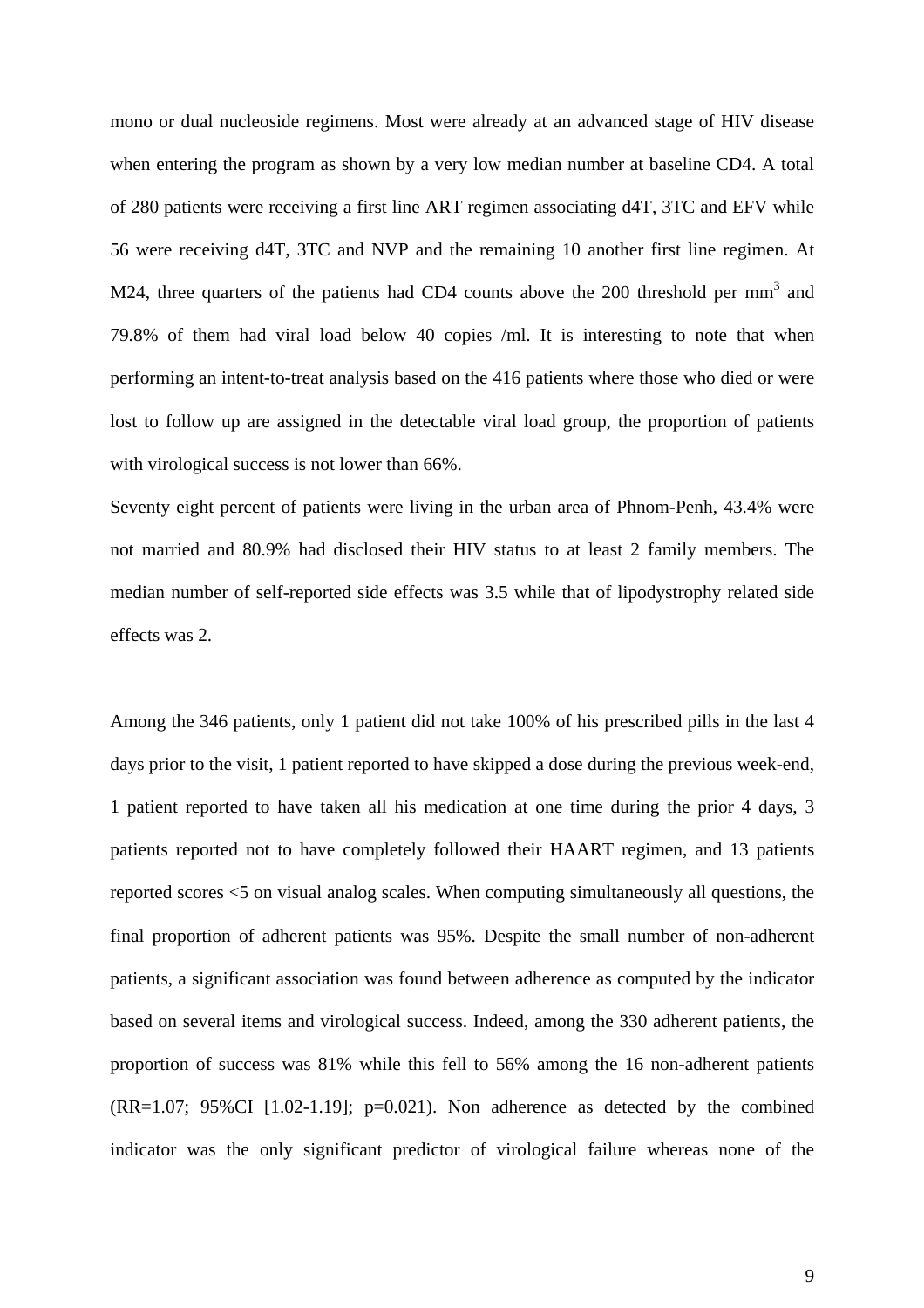adherence measurements composing the indicator was significantly associated with virological failure. However non-adherence as assessed by the 2 visual analog scales only exhibited a marginal association with virological failure ( $p = 0.10$ )..

Table 2 shows the results of the univariate and multivariate analyses. Only variables that were considered eligible  $(p<0.25)$  for the final multivariate model were reported in the table. Younger age  $(p=0.25)$  and female gender  $(p=0.12)$  tended to be associated with nonadherence. Individuals living in rural areas ( $p=0.03$ ) and those unmarried ( $p=0.02$ ) were at a significantly higher risk of non-adherence. Patients who had disclosed their status to more than 2 family members  $(p=0.003)$  or to their steady partner were significantly found to be more adherent  $(p=0.03)$  to ART. Patients who reported a higher number of ART-related side effects were more likely to be non-adherent  $(p=0.06)$ .

The final multivariate analysis (Table 2) shows that three factors were found to be independently associated with a greater risk of non-adherence after two years of treatment: living in rural areas ( $p=0.036$ ), disclosing one's HIV status to 2 family members or less  $(p=0.002)$  and reporting a higher number of lipodystrophy-related side-effect ( $p=0.036$ ).

#### **Discussion**

The major result of this analysis carried out for Cambodian patients at the end of their second year of ART is the high proportion of adherent patients in this population. Such favorable outcomes are even higher than those reported in western cohorts but similar to those reported in a previous study carried out in Malawi by MSF [29]. The proportion of highly adherent patients is also greater when compared with a meta-analysis of published studies on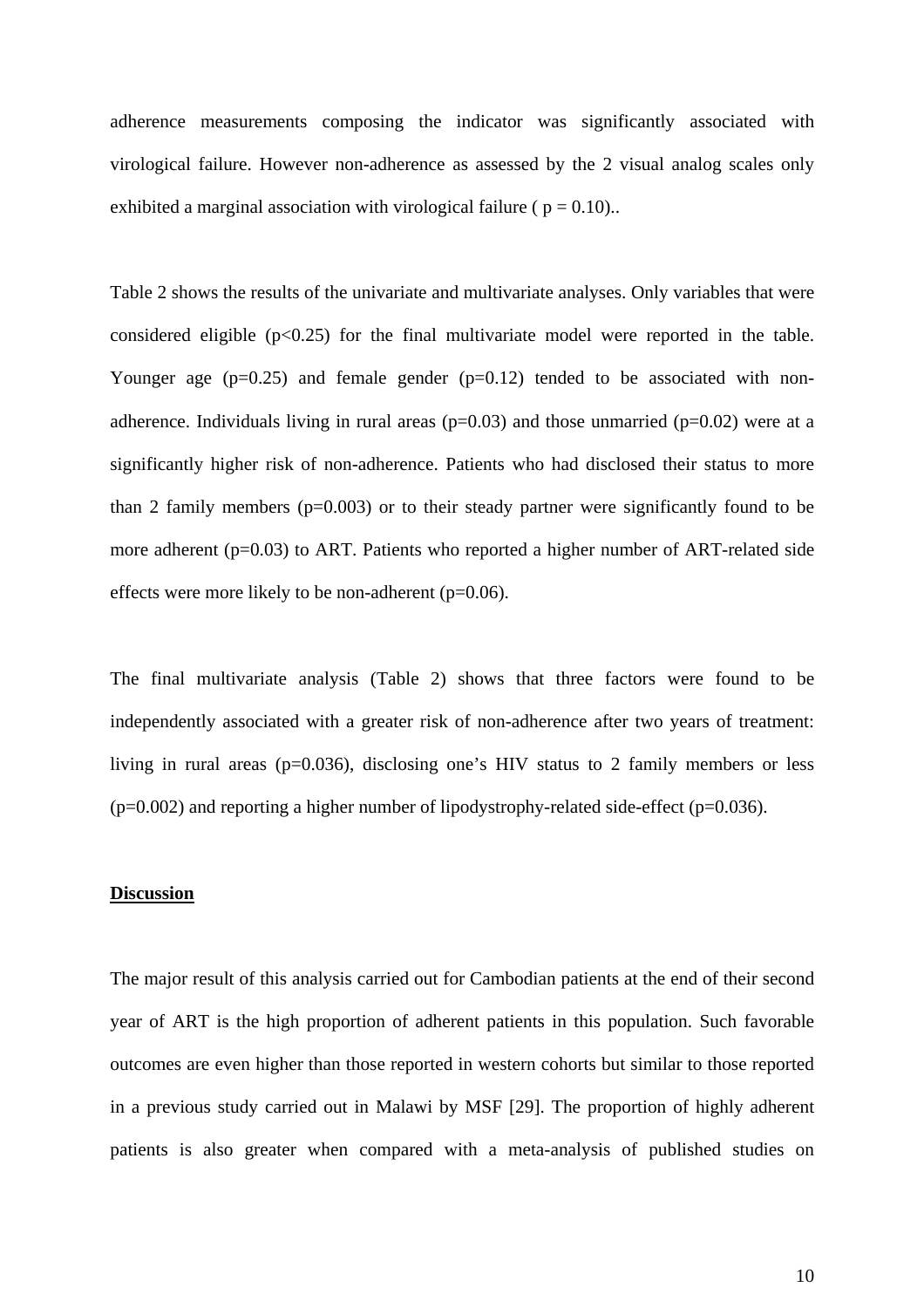adherence to ART which found that 55% of North American patients (range: 26%-86%) and 77% of African patients (range: 30%-100%) achieved optimal adherence [30]. This result could be predictable considering the extreme severity of the disease at ART initiation for the patients included in the present study and patients with advanced HIV disease are more likely to be adherent as asymptomatic patients [31]. Intensive patient education, counseling and ongoing psychosocial support might all explain the low rate of lost to follow-up observed in this program and the very low rate of non-adherence. "Interestingly, the staffs involved in adherence education and counseling were trained by the same team which obtained high adherence rates after implementing the same approach of patients education and counseling in French patients [15-16]. However, the effect of ART rationing on patient motivation, 'early adopter' effects during the initial phase of ART scale-up and socio-cultural factors may also have contributed to increase adherence in such a population, though these possible causes could not be assessed in this study." Despite the small number of cases reporting nonadherence, there was a statistical relationship between non-adherence and virological failure. As already shown in other studies using a similar method of questioning [29], these results suggest that patients' reporting is a simple way to measure adherence especially once desirability bias has been minimized by guaranteeing anonymity and using staff external to the hospital to interview patients.

As for industrialized countries [19], the study highlighted the linear relationship between an increasing number of ART-related side effects and non-adherence. Although both lipodystrophy and non-lipodystrophy related symptoms were associated with non-adherence in univariate analysis, only lipodystrophy-related symptoms remained associated with the outcome in the multivariate model. In this specific context, such symptoms which represent visible physical marks could be over-reported and be a proxy of fear of stigmatization. Such a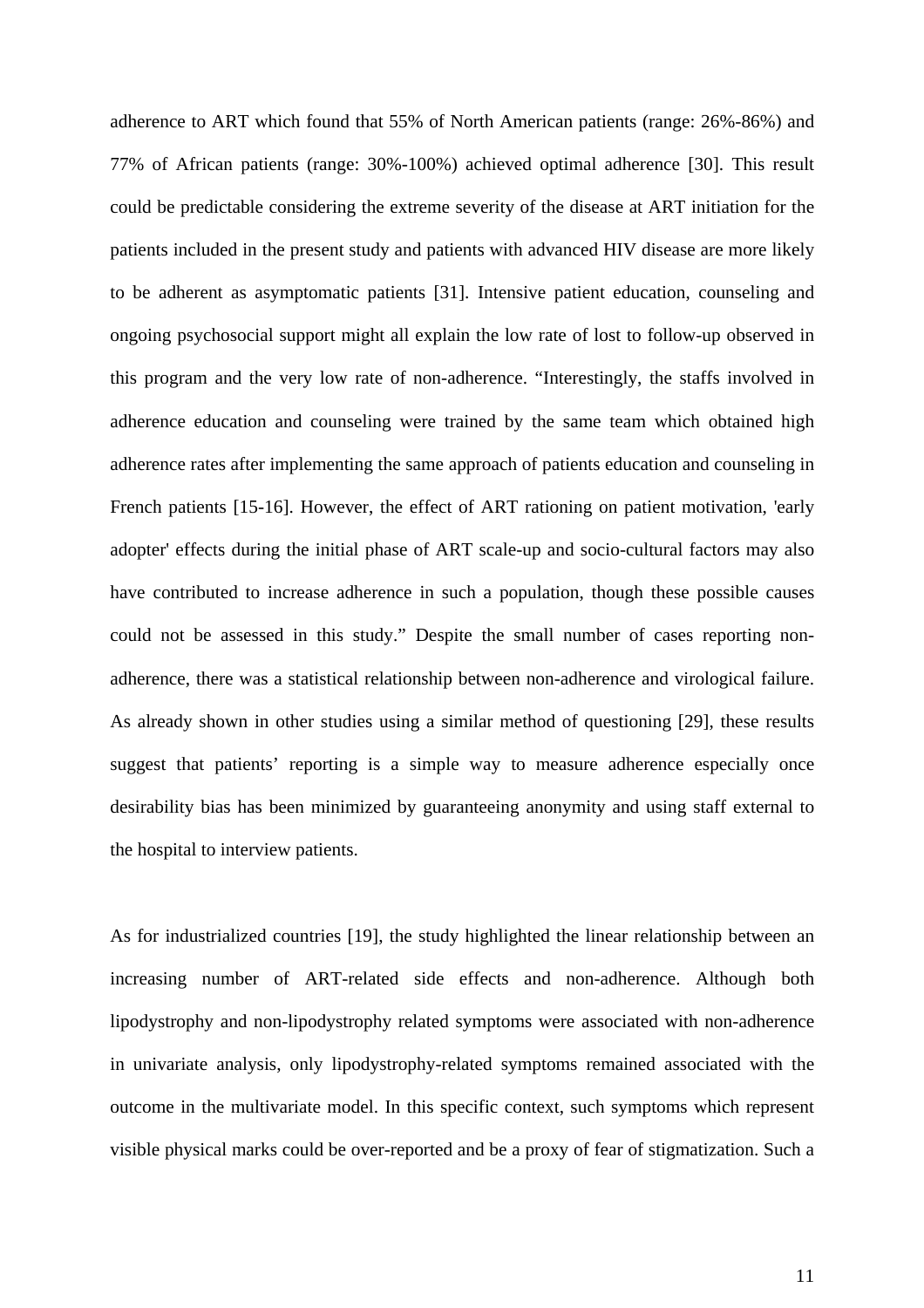fear could contribute to non adherence behaviors. It has already been shown that perceived lipodystrophy symptoms affect psychosocial well being and increase the stigma associated with the disease [32]. This may explain why lipodystrophy-related symptoms contribute more to non-adherence than other general symptoms. An important predictive factor of nonadherence to ART is living in a rural area. As already documented in industrialized countries [33, 34], this factor is a proxy for the difficulty in access to hospital departments (and access to ART medication) both in terms of distance and socio-economic costs of transport. This factor is significant despite the limited number of non-adherence events and clearly shows the need for decentralization of care. This result suggests that decentralization of care should be implemented as soon as possible or when this is not feasible, other models for delivering care should be investigated as the use of mobile care units in rural areas in order to increase access and adherence to ART in low-resource settings.

Limited disclosure of HIV status in the patient's social network was also found to be associated with non-adherence as already reported in other studies carried out in different settings. These studies have shown higher rates of adherence in patients who reported greater serostatus disclosure [35, 36]. Interestingly, the impact of disclosure on adherence has detrimental effects when disclosure is uncontrolled.[37].

Difficulties in disclosing HIV status to members of one's social network may be mediated by the social stigma against HIV disease in the patient's community. Despite the fact that counseling for disclosure difficulties and the management of stigma were already integrated in the comprehensive care package of the care program described in this paper, further action at society level is needed to increase the acceptance of HIV disease in all communities.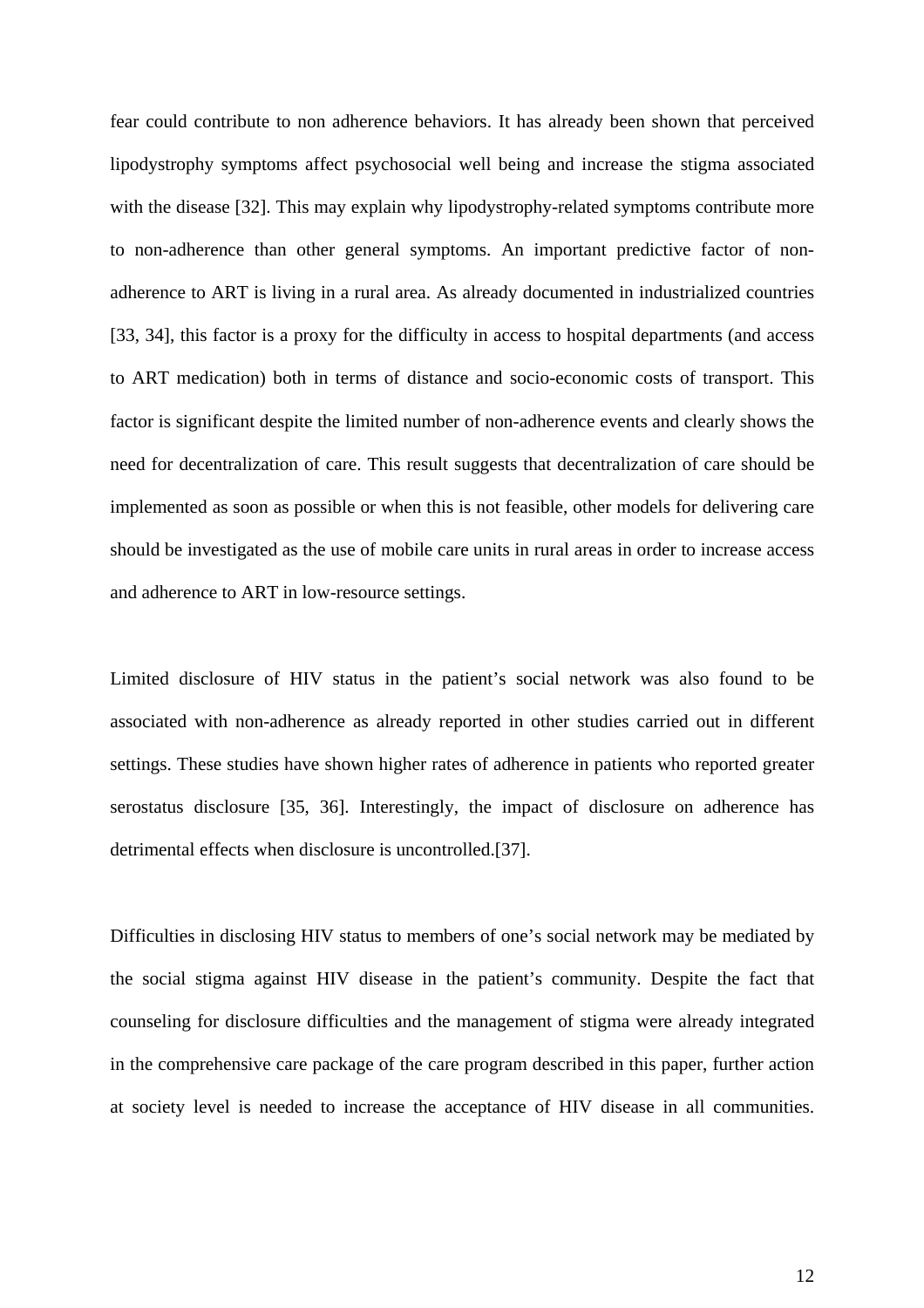Moreover, interventions to improve ART adherence should address the role of serostatus disclosure by providing patients with skills to maintain adherence.

The major limitation of this study is its cross-sectional nature with a unique point estimate of adherence being correlated with outcomes after two years of ART. Patients who reported being adherent in the present analysis may have experienced episodes of non-adherence in the past as adherence is a dynamic process [13]. It is possible that patients who were non adherent and virologically suppressed may have been highly adherent during the induction of treatment and this may be enough to explain their virological success as already shown in a previous study [38]. In addition, one cannot exclude the possibility that the selected group may underrepresent non-adherent patients, who are at a higher risk of death or of being lost to follow-up. However, the proportion of patients who died or were lost to follow-up in the present study is relatively low despite the severe patients' immunodeficiency at ART initiation.

Another limitation of the study is that adherence assessments are only based on self-report. Self-report is an appropriate tool when used in an observational setting in a developing country. However in this study it may have induced over-reporting of adherence, as already described in previous literature [39]. Such a bias is likely to limit the specificity of the measurement of adherence in a similar way to that previously reported in industrialized countries' settings. Although using a dichotomous score did not enable us to calculate true adherence, it was useful for improved detection of non-adherent patients thanks to the addition of specifically related questions. Although the accuracy of the instrument could not be assessed using plasma dosages or other methods for collecting adherence due to the context where the study was conducted, it is important to note that the combined score was however, more powerful to detect virological failure than each single measure of adherence.. A meta-analysis by Nieuwkerk and Oort has already shown the validity of self-reported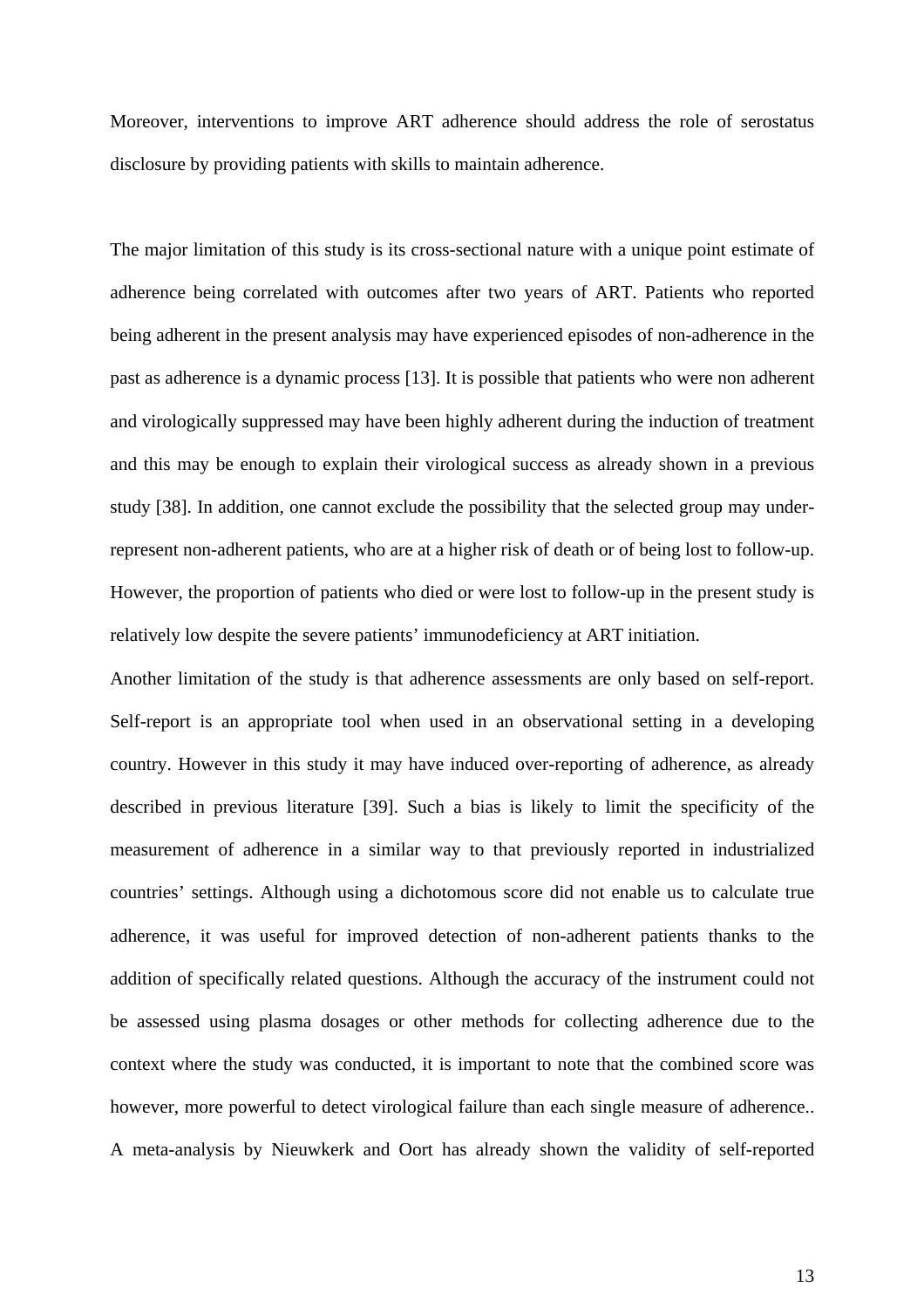measures of adherence [40]. In addition we used an algorithm that has been already validated with plasma detection of PI in other cohort analyses [41, 42]. This algorithm is based on the principle that self-reported adherence is affected by social desirability and that to better identify adherent patient we classify as non adherent all those who reported non adherence at least in one of the items of the adherence questionnaire.

The results of this study may have important methodological and public health consequences. Firstly, these results confirm that the measures of adherence based on self-report can be successfully transferred to low-resource settings. Secondly, the levels of adherence found in this study were extremely high, and much higher than those reported by patients living in developed countries. Finally, such high levels of adherence suggest the importance of a comprehensive package of care based not only on ART provision but also on patient's education, peer support and psychosocial counseling on adherence. Interventional research to rapidly scale up ART delivery should take into account the inclusion of similar models of comprehensive care especially in the process of decentralization of care services.

#### **Acknowledgments**

We thank all the patients who participated to the study and all members of the MSF staff who were involved in the program. The study was sponsored by MSF and by Sidaction.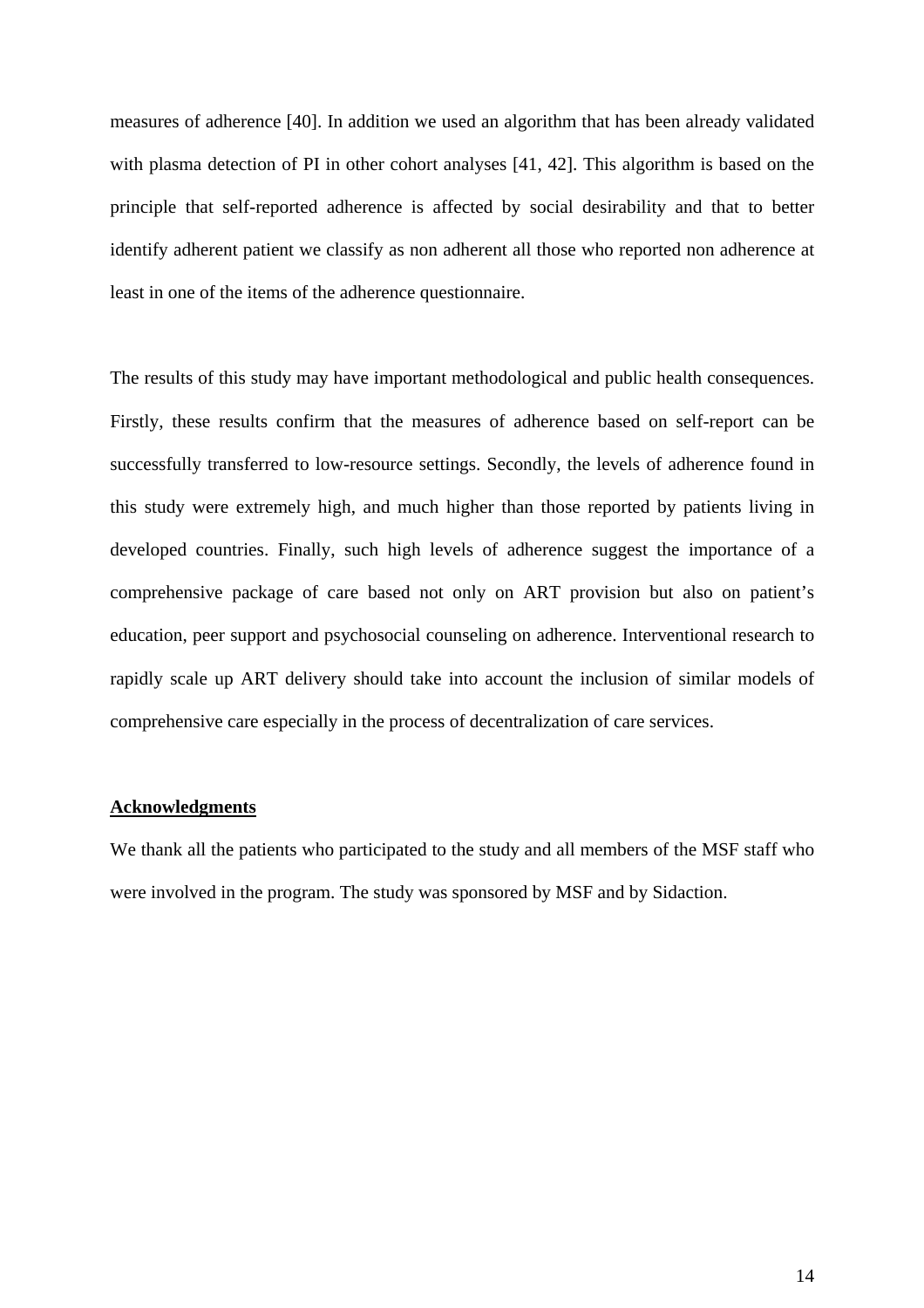### **References**

- 1. Laurent C, Diakhate N, Gueye NF, Toure MA, Sow PS, Faye MA*, et al.* **The Senegalese government's highly active antiretroviral therapy initiative: an 18-month follow-up study**. *Aids* 2002,16:1363- 1370.
- 2. Ivers LC, Kendrick D, Doucette K. **Efficacy of antiretroviral therapy programs in resource-poor settings: a meta-analysis of the published literature**. *Clin Infect Dis* 2005,41:217-224.
- 3. Mosam A, Cassol E, Page T, Bodasing U, Cassol S, Dawood H*, et al.* **Generic antiretroviral efficacy in AIDS-associated Kaposi's sarcoma in sub-Saharan Africa**. *Aids* 2005,19:441-443.
- 4. Mills EJ, Nachega JB, Bangsberg DR, Singh S, Rachlis B, Wu P*, et al.* **Adherence to HAART: a systematic review of developed and developing nation patient-reported barriers and facilitators**. *PLoS Med* 2006,3:e438.
- 5. Simoni JM, Pearson CR, Pantalone DW, Marks G, Crepaz N. **Efficacy of interventions in improving highly active antiretroviral therapy adherence and HIV-1 RNA viral load. A meta-analytic review of randomized controlled trials**. *J Acquir Immune Defic Syndr* 2006,43 Suppl 1:S23-35.
- 6. Gill CJ, Hamer DH, Simon JL, Thea DM, Sabin LL. **No room for complacency about adherence to antiretroviral therapy in sub-Saharan Africa**. *Aids* 2005,19:1243-1249.
- 7. Ammassari A, Murri R, Pezzotti P, Trotta MP, Ravasio L, De Longis P*, et al.* **Self-Reported Symptoms and Medication Side Effects Influence Adherence to Highly Active Antiretroviral Therapy in Persons With HIV Infection**. *J Acquir Immune Defic Syndr* 2001,28:445-449.
- 8. Bouhnik AD, Chesney M, Carrieri P, Gallais H, Moreau J, Moatti JP*, et al.* **Nonadherence among HIV-infected injecting drug users: the impact of social instability**. *J Acquir Immune Defic Syndr*  2002,31 Suppl 3:S149-153.
- 9. Carrieri MP, Chesney MA, Spire B, Loundou A, Sobel A, Lepeu G, Moatti JP. **Failure to Maintain Adherence to HAART in a Cohort of French HIV-Positive Injecting Drug Users**. *Int J Behav Med*  2003,10:1-14.
- 10. Carrieri MP, Leport C, Protopopescu C, Cassuto JP, Bouvet E, Peyramond D*, et al.* **Factors Associated With Nonadherence to Highly Active Antiretroviral Therapy: A 5-Year Follow-Up Analysis With Correction for the Bias Induced by Missing Data in the Treatment Maintenance Phase**. *J Acquir Immune Defic Syndr* 2006,41:477-485.
- 11. Duran S, Spire B, Raffi F, Walter V, Bouhour D, Journot V*, et al.* **Self-reported symptoms after initiation of a protease inhibitor in HIV-infected patients and their impact on adherence to HAART**. *HIV Clin Trials* 2001,2:38-45.
- 12. Gordillo Alvarez-Valdes MV, Gonzalez-Lahoz J. **Psychological variables and adherence to antiretroviral treatment**. *An Med Interna* 2000,17:38-41.
- 13. Carrieri P, Cailleton V, Le Moing V, Spire B, Dellamonica P, Bouvet E*, et al.* **The Dynamic of Adherence to Highly Active Antiretroviral Therapy: Results From the French National APROCO Cohort**. *J Acquir Immune Defic Syndr* 2001,28:232-239.
- 14. Sungkanuparph S, Manosuthi W, Kiertiburanakul S, Piyavong B, Chumpathat N, Chantratita W. **Options for a second-line antiretroviral regimen for HIV type 1-infected patients whose initial regimen of a fixed-dose combination of stavudine, lamivudine, and nevirapine fails**. *Clin Infect Dis*  2007,44:447-452.
- 15. Ferradini L, Laureillard D, Prak N, Ngeth C, Fernandez M, Pinoges L*, et al.* **Positive Outcomes of HAART at 24 Months in HIV infected Patients in Cambodia** *AIDS*,in press.
- 16. Tourette-Turgis C. **Therapeutic care centered on compliance**. *Soins* 2004:42-45.
- 17. Pradier C, Bentz L, Spire B, Tourette-Turgis C, Morin M, Souville M*, et al.* **Efficacy of an Educational and Counseling Intervention on Adherence to Highly Active Antiretroviral Therapy: French Prospective Controlled Study**. *HIV Clin Trials* 2003,4:121-131.
- 18. Chesney MA, Ickovics JR, Chambers DB, Gifford AL, Neidig J, Zwickl B, Wu AW. **Self-reported adherence to antiretroviral medications among participants in HIV clinical trials: the AACTG adherence instruments. Patient Care Committee & Adherence Working Group of the Outcomes Committee of the Adult AIDS Clinical Trials Group (AACTG)**. *AIDS Care* 2000,12:255-266.
- 19. Duran S, Saves M, Spire B, Cailleton V, Sobel A, Carrieri P*, et al.* **Failure to maintain long-term adherence to highly active antiretroviral therapy: the role of lipodystrophy**. *AIDS* 2001,15:2441- 2444.
- 20. Justice AC, Holmes W, Gifford AL, Rabeneck L, Zackin R, Sinclair G*, et al.* **Development and validation of a self-completed HIV symptom index**. *J Clin Epidemiol* 2001,54 Suppl 1:S77-90.
- 21. Spire B, Duran S, Souville M, Leport C, Raffi F, Moatti JP. **Adherence to highly active antiretroviral therapies (HAART) in HIV-infected patients: from a predictive to a dynamic approach**. *Soc Sci Med* 2002,54:1481-1496.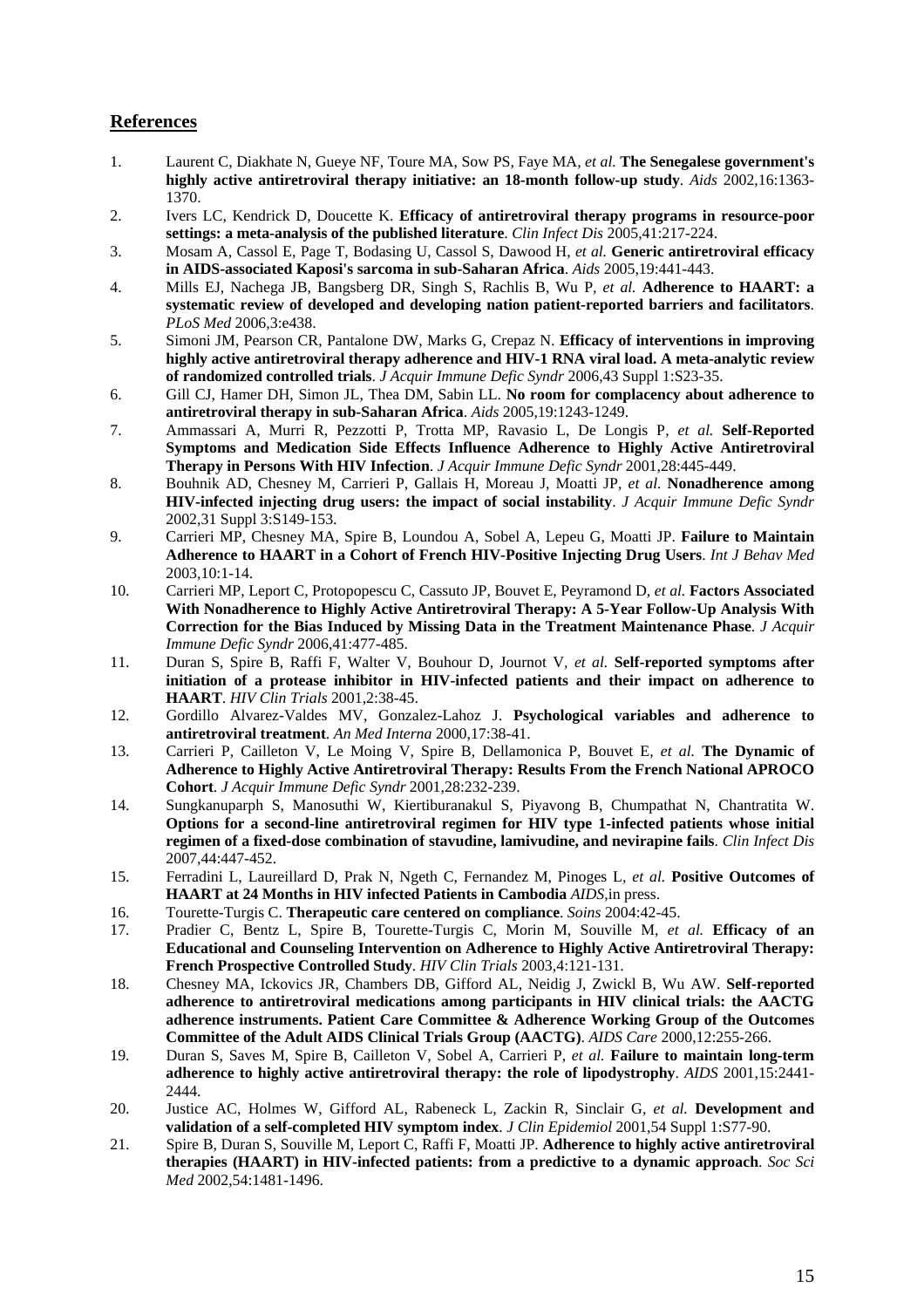- 22. Vincent E, Bouhnik AD, Carrieri MP, Rey D, Dujardin P, Granier F*, et al.* **Impact of HAART-related side effects on unsafe sexual behaviours in HIV-infected injecting drug users: 7-year follow up**. *Aids* 2004,18:1321-1325.
- 23. Pasquier C, Sandres K, Salama G, Puel J, Izopet J. **Using RT-PCR and bDNA assays to measure non-clade B HIV-1 subtype RNA**. *J Virol Methods* 1999,81:123-129.
- 24. Rouet F, Ekouevi DK, Chaix ML, Burgard M, Inwoley A, Tony TD*, et al.* **Transfer and evaluation of an automated, low-cost real-time reverse transcription-PCR test for diagnosis and monitoring of human immunodeficiency virus type 1 infection in a West African resource-limited setting**. *J Clin Microbiol* 2005,43:2709-2717.
- 25. King G, Zeng L. **Logistic Regression in Rare Events Data**. *Political analysis* 2001,9:137-163.
- 26. King G, Zeng L. **Estimating Risk and Rate Levels, Ratios, and Differences in Case-Control Studies**. *Stat Med* 2002,21:1409-1427.
- 27. Toms M, King G, Zeng L. **Rare Events Logistic Regressio**. *Journal of Statistical Software* 2003,8.
- 28. King G, Toms M, Wittenberg J. **Making the Most of Statistical Analyses**. *American Journal of Political Science* 2000,44:347-361.
- 29. Ferradini L, Jeannin A, Pinoges L, Izopet J, Odhiambo D, Mankhambo L*, et al.* **Scaling up of highly active antiretroviral therapy in a rural district of Malawi: an effectiveness assessment**. *Lancet*  2006,367:1335-1342.
- 30. Mills EJ, Nachega JB, Buchan I, Orbinski J, Attaran A, Singh S*, et al.* **Adherence to antiretroviral therapy in sub-Saharan Africa and North America: a meta-analysis**. *Jama* 2006,296:679-690.
- 31. Gao X, Nau DP, Rosenbluth SA, Scott V, Woodward C. **The relationship of disease severity, health beliefs and medication adherence among HIV patients**. *AIDS Care* 2000,12:387-398.
- 32. Fernandes AP, Sanches RS, Mill J, Lucy D, Palha PF, Dalri MC. **Lipodystrophy syndrome associated with antiretroviral therapy in HIV patients: considerations for psychosocial aspects**. *Rev Lat Am Enfermagem* 2007,15:1041-1045.
- 33. Cohn SE, Berk ML, Berry SH, Duan N, Frankel MR, Klein JD*, et al.* **The care of HIV-infected adults in rural areas of the United States**. *J Acquir Immune Defic Syndr* 2001,28:385-392.
- 34. Reif S, Golin CE, Smith SR. **Barriers to accessing HIV/AIDS care in North Carolina: rural and urban differences**. *AIDS Care* 2005,17:558-565.
- 35. Rintamaki LS, Davis TC, Skripkauskas S, Bennett CL, Wolf MS. **Social stigma concerns and HIV medication adherence**. *AIDS Patient Care STDS* 2006,20:359-368.
- 36. Stirratt MJ, Remien RH, Smith A, Copeland OQ, Dolezal C, Krieger D. **The Role of HIV Serostatus Disclosure in Antiretroviral Medication Adherence**. *AIDS Behav* 2006,10:483-493.
- 37. Peretti-Watel P, Spire B, Pierret J, Lert F, Obadia Y, Group TV. **Management of HIV-related stigma and adherence to HAART: Evidence from a large representative sample of outpatients attending French hospitals (ANRS-EN12-VESPA 2003)**. *AIDS Care* 2006,18:254-261.
- 38. Carrieri MP, Raffi F, Lewden C, Sobel A, Michelet C, Cailleton V*, et al.* **Impact of early versus late adherence to highly active antiretroviral therapy on immuno-virological response: a 3-year follow-up study**. *Antivir Ther* 2003,8:585-594.
- 39. Liu H, Golin CE, Miller LG, Hays RD, Beck CK, Sanandaji S*, et al.* **A Comparison Study of Multiple Measures of Adherence to HIV Protease Inhibitors**. *Ann Intern Med* 2001,134:968-977.
- 40. Nieuwkerk PT, Oort FJ. **Self-reported adherence to antiretroviral therapy for HIV-1 infection and virologic treatment response: a meta-analysis**. *J Acquir Immune Defic Syndr* 2005,38:445-448.
- 41. Duran S, Peytavin G, Carrieri P, Raffi F, Ecobichon JL, Pereira E*, et al.* **The detection of nonadherence by self-administered questionnaires can be optimized by protease inhibitor plasma concentration determination**. *AIDS* 2003,17:1096-1099.
- 42. Duran S, Solas C, Spire B, Carrieri MP, Fuzibet JG, Costagliola D*, et al.* **'Do HIV-infected injecting drug users over-report adherence to highly active antiretroviral therapy?' A comparison between patients' self- reports and serum protease inhibitor concentrations in the French Manif 2000 cohort study**. *AIDS* 2001,15:1075-1077.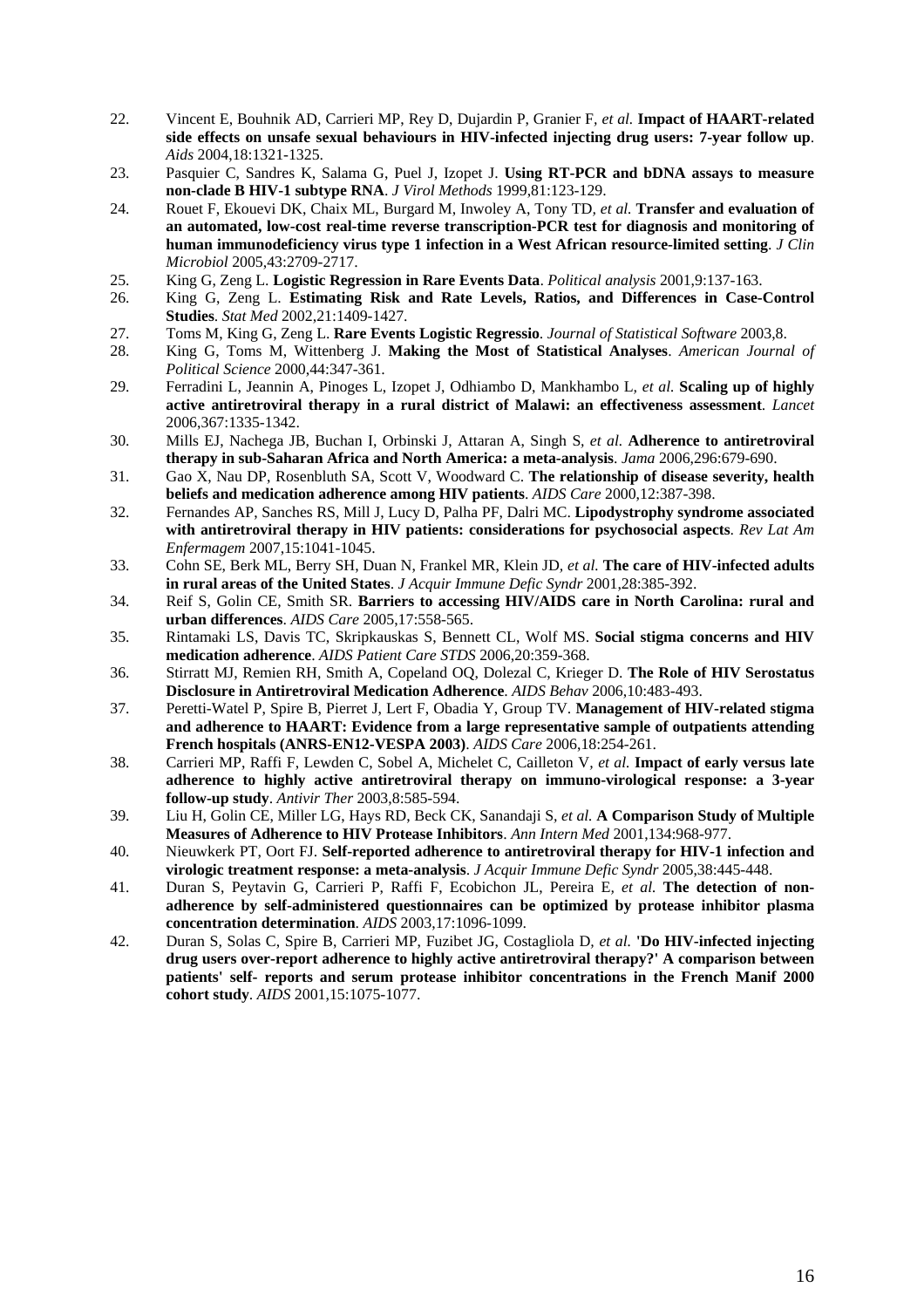| Table 1. Medical and socio-behavioral characteristics of patients at the time of cross- |     |               |               |  |  |  |  |
|-----------------------------------------------------------------------------------------|-----|---------------|---------------|--|--|--|--|
| sectional adherence assessment, Cambodia M24 Cohort, n = 346                            |     |               |               |  |  |  |  |
|                                                                                         | N   | $\frac{0}{0}$ | Median [IQR]  |  |  |  |  |
| Men                                                                                     | 199 | 57.5          |               |  |  |  |  |
| Age                                                                                     |     |               | 36 [32-40]    |  |  |  |  |
| <b>ARV</b> naïve at <b>ART</b> initiation                                               | 330 | 95.4          |               |  |  |  |  |
| $CD4$ counts/ $mm3$ at ART initiation                                                   |     |               | 17 [4-74]     |  |  |  |  |
| <b>Current ARV treatment</b>                                                            |     |               |               |  |  |  |  |
| 3TC / d4T / EFV                                                                         | 280 | 80.9          |               |  |  |  |  |
| 3TC / d4T / NVP                                                                         | 56  | 16.2          |               |  |  |  |  |
| <b>Others</b>                                                                           | 10  | 3             |               |  |  |  |  |
| CD4 counts/ $\text{mm}^3$ at M24                                                        |     |               | 274 [199-371] |  |  |  |  |
| CD4 counts/ $\text{mm}^3$ > 200 at M24                                                  | 259 | 74.9          |               |  |  |  |  |
| $\%$ HIV RNA <40 cp/ml at M24                                                           | 276 | 79.8          |               |  |  |  |  |
| Living in rural area <sup>o</sup>                                                       | 75  | 21.7          |               |  |  |  |  |
| <b>Unmarried</b>                                                                        | 150 | 43.4          |               |  |  |  |  |
| Restricted HIV disclosure to his/her family #                                           | 66  | 19.1          |               |  |  |  |  |
| Not having disclosed HIV status to their partner                                        | 139 | 40.0          |               |  |  |  |  |
| Not having disclosed HIV status to their child(ren)                                     | 202 | 58.4          |               |  |  |  |  |
| Not having experienced change in body shape                                             | 189 | 54.6          |               |  |  |  |  |
| Good relationship with health care provider                                             | 265 | 76.6          |               |  |  |  |  |
| Number of self-reported side-effects $\alpha$                                           |     |               | $3.5$ [2-6]   |  |  |  |  |
| <b>Number of lipodystrophy-related side-effects</b>                                     |     |               | $2.0$ [1-4]   |  |  |  |  |
| <b>Adherent patients</b>                                                                | 330 | 95.4          |               |  |  |  |  |

# Restricted HIV Disclosure was dichotomized based on whether the patient declared to have had informed none or just one family member (mother, father, partner, child)

¤ Excluding lipodystrophy related symptoms

<sup>°</sup> Living in a rural area was defined as living in villages or small towns outside the Phnom Penh area